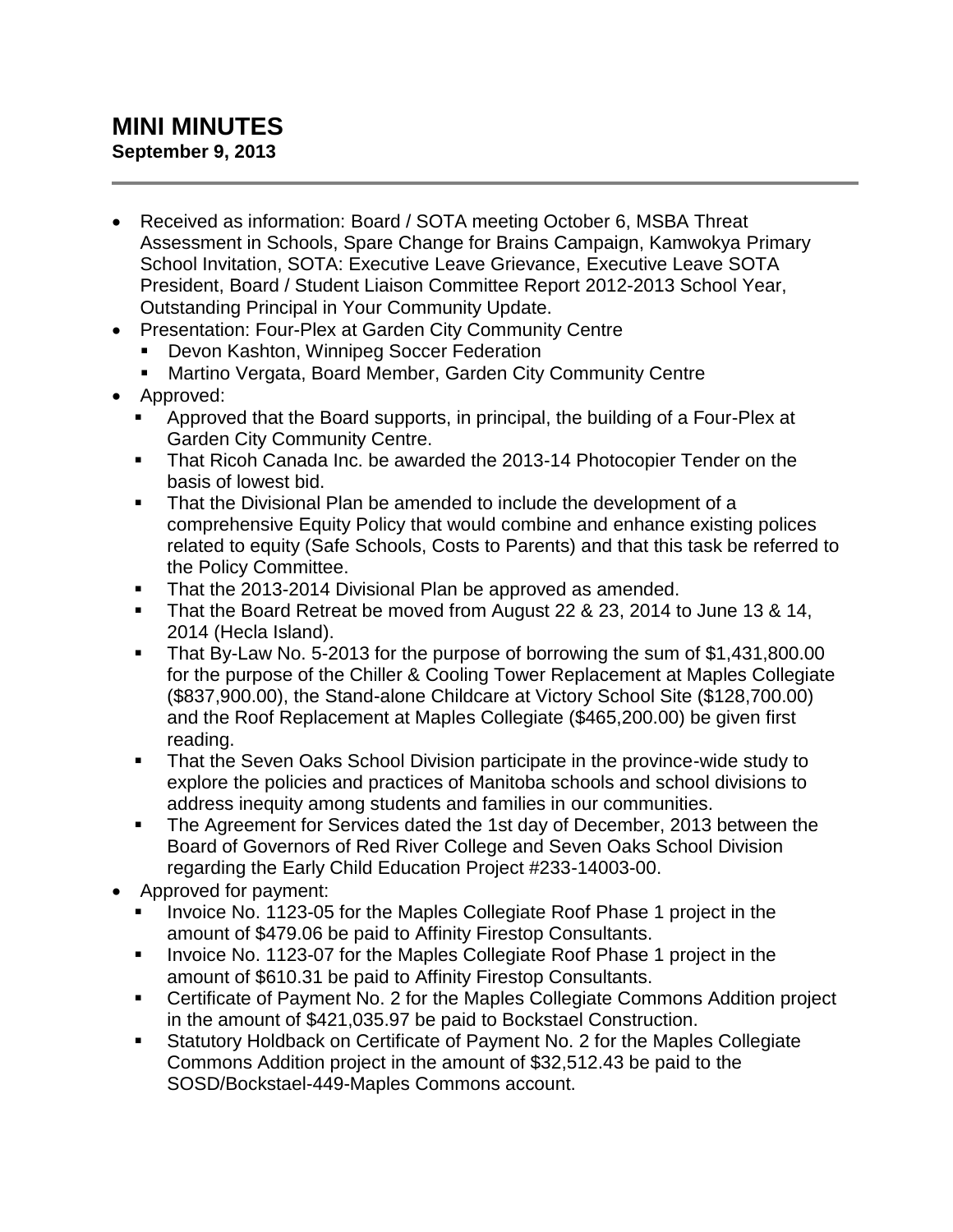- Certificate of Payment No. 4 for the Amber Trails School project in the amount of \$1,158,058.17 be paid to Bockstael Construction.
- Statutory Holdback on Certificate of Payment No. 4 for the Amber Trails School project in the amount of \$89,425.34 be paid to the SOSD/Bockstael Construction account.
- Invoice No. 711476 for the Victory Site Daycare project in the amount of \$187.95 be paid to the City of Winnipeg, Planning, Property and Development Department.
- Invoice No. 2013-8-28-01 for the Divisional Fiber Network project in the amount of \$1,263,907.50 be paid to Fiber.CA.
- Certificate of Payment No. 1 for the Portables at Belmont and West St. Paul Schools in the amount of \$25,332.53 be paid to Gardon Construction Ltd.
- Statutory Holdback on Certificate of Payment No. 1 for the Portables at Belmont and West St. Paul Schools in the amount of \$1,956.18 be paid to the SOSD/Gardon-452-Portable 2013 account.
- Certificate of Payment No. 4 for the Maples Collegiate Geothermal project in the amount of \$186,758.17 be paid to Loewen Mechanical Ltd.
- Statutory Holdback on Certificate of Payment No. 4 for the Maples Collegiate Geothermal project in the amount of \$13,520.14 be paid to the SOSD/Loewen Mechanical - 448 Maples Geothermal account.
- Invoice No. W-2013-186 for the Amber Trails School project in the amount of \$1,134.00 be paid to M. Block & Associates Ltd.
- Invoice No. 4162 for the Amber Trails School project in the amount of \$15,137.05 be paid to Prairie Architects Inc.
- Invoice No. 14002 for the Portables at Belmont and West St. Paul Schools in the amount of \$219.43 be paid to PSA Studio Inc.
- Invoice No. 14018 for the Portables at Belmont and West St. Paul Schools in the amount of \$2,625.00 be paid to PSA Studio Inc.
- Invoice No. 49593 for the Maples Collegiate Geothermal project in the amount of \$13,945.51 be paid to SMS Engineering Ltd.
- Correspondence received from:
	- Manitoba Education School Programs Division: Support for School Divisions in Developing Respect for Human Diversity Policies.
	- Pembina Trails School Division: David Johnson appointed Chair of the Board and Tim Johnson appointed Vice-Chair of the Board.
	- Winnipeg School Division: Suzanne Hrynyk appointed Chair of the Board and Mark Wasyliw appointed Vice-Chair of the Board.
	- Manitoba School Boards Association Learning Opportunities: 2013-2014 Calendar of Events.
	- University of Manitoba: Education for Sustainable Well-Being Research Group.
	- Manitoba Education Research Network: Call for presentations "Efficacy and Leadership in Education".
	- Royal Proclamation of 1763: 250 Year Commemoration.
	- Darryl Gervais, Director, Instruction, Curriculum and Assessment Branch: Education for Sustainable Development Leadership Council: Creating a Sustainable Future Together.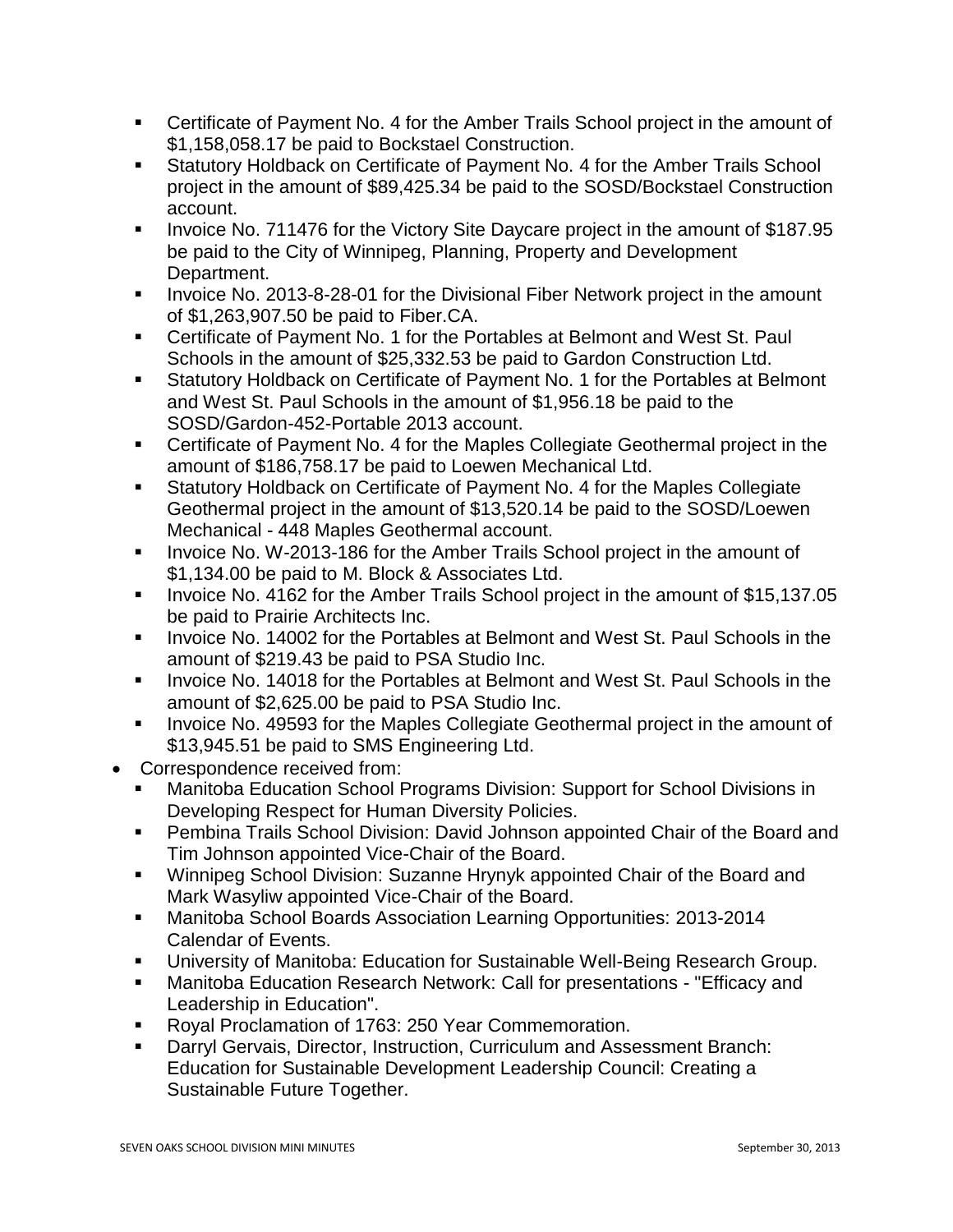- green ACTION centre: Waste Reduction Week October 21 to 27, 2013.
- Manitoba Young Readers Choice Awards.
- Farm to School Fundraiser.
- Cultural Proficiency Institute: Conference: November 13 to 15, 2013, Canad Inns Polo Park.
- Manitoba Education School Programs Division: New Initiative: Manitoba Professional Learning Environment (Maple) - to support the goal of providing the most effective professional learning environments for educators.
- Darryl Gervais, Director, Instruction, Curriculum and Assessment Branch: Evaluating Non-Manitoba Education Course Completions for Senior Years Credits: A Guide for School Administrators.
- Brandon School Division: Administrative Employment Opportunity: Secretary-Treasurer.
- Manitoba Children and Youth Opportunities: Symposium Practical Crime Prevention: From Research to Frontline Application.
- Andrea Lawson, Project Leader, Public Schools Finance Board: Andrews Early Learning Centre, Victory School, Family Choices Building Fund - Project Site Sign.
- Ralf Owzarek, Project Manager, Gateway Construction: Victory School Daycare Draft Schedule.
- Manitoba News Release: September 10, 2013 Investment in Smaller Class Sizes Continues with 70 New Teachers Hired for this School Year: Premier.
- Paul Birston, Manager of Architectural Services, Public Schools Finance Board: Maples Collegiate Institute - Roof Replacement Phase 2.
- John Wassenaar, Number TEN Architectural Group: Maples Collegiate Student Commons Addition - Change Order No. 3.
- John Wassenaar, Number TEN Architectural Group: Maples Collegiate Student Commons Addition - Change Order No. 4.
- Janet Duff, Registrar, Manitoba Labour Board: Approval of CUPE Local 2348 Application Seeking an Extension of Time.
- Labour Relations, Manitoba School Boards Association: Update CPI, Unemployment Rate, Regional Trends - September 2013.
- Manitoba School Board Association Arbitration Bulletin: Matter of an Arbitration between the Seven Oaks School Division and the Seven Oaks Teachers' Association of the Manitoba Teachers' Society.
- Carolyn Duhamel, Executive Director, Manitoba School Boards Association: Resolution - Proximity of Liquor Sales Outlets to Schools, Minister Rondeau's response.
- Manitoba School Boards Association e-bulletin, September 25, 2013.
- Aboriginal Affairs and Northern Development Canada: Developing a First Nation Education Act: A Blueprint for Legislation, July 2013.
- Carolyn Duhamel, Executive Director, Manitoba School Boards Association: Call for Committee Volunteers.
- Manitoba School Boards Association: New learning series of free on-line webinars.